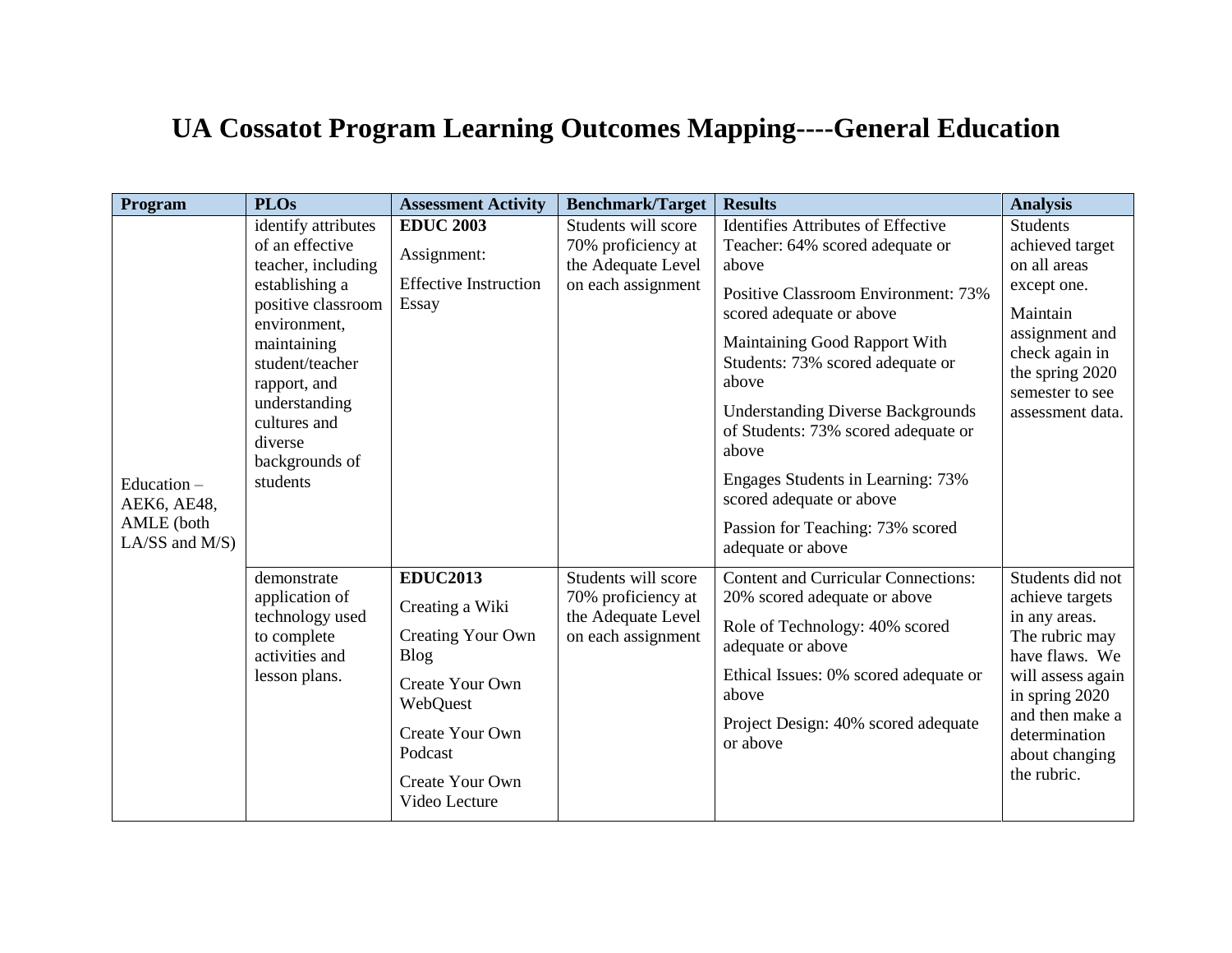| Psychology | understand<br>diversity of<br>gender, race,<br>social class,<br>ethnicity, and<br>sexuality in their<br>own and other<br>cultures and<br>societies. | <b>PSYC 2033</b><br>Gender differences in<br>the behavior of infant<br>girls and boys.<br>Compare/contrast the<br>differences in<br>children in the US<br>and in developing<br>countries. | Students will score<br>70% proficiency at<br>the Adequate Level<br>on each assignment | Understanding Diversity in Their Own<br>Culture and Society: 92% scored<br>adequate or above<br>Understanding Diversity in Other<br>Cultures and Societies: 83% scored<br>adequate or above | Targets were<br>achieved in both<br>areas. Continue<br>to assess and<br>monitor. |
|------------|-----------------------------------------------------------------------------------------------------------------------------------------------------|-------------------------------------------------------------------------------------------------------------------------------------------------------------------------------------------|---------------------------------------------------------------------------------------|---------------------------------------------------------------------------------------------------------------------------------------------------------------------------------------------|----------------------------------------------------------------------------------|
|            |                                                                                                                                                     | Write a summary of<br>the Milwaukee<br>Project, and discuss<br>the differences in<br>social class and<br>intelligence.                                                                    |                                                                                       |                                                                                                                                                                                             |                                                                                  |
|            |                                                                                                                                                     | <b>SOC 2003</b><br>Week 10 Video                                                                                                                                                          |                                                                                       |                                                                                                                                                                                             |                                                                                  |
|            |                                                                                                                                                     | Paper                                                                                                                                                                                     |                                                                                       |                                                                                                                                                                                             |                                                                                  |
|            |                                                                                                                                                     | Week 11 Video<br>Paper                                                                                                                                                                    |                                                                                       |                                                                                                                                                                                             |                                                                                  |
|            | use critical<br>thinking to<br>analyze,<br>synthesize, and<br>evaluate<br>information and<br>ideas from<br>multiple<br>perspectives.                | <b>PSYC 2303</b><br>Discuss the causes of<br>abnormal behavior<br>using the biological,<br>psychological,<br>sociocultural,<br>biopsychosocial, and<br>spiritual perspectives.            | Students will score<br>70% proficiency at<br>the Adequate Level<br>on each assignment | Interpretation: 82% scored adequate or<br>above<br>Analysis and Evaluations: 64% scored<br>adequate or above<br>Uses Multiple Perspectives: 82%<br>scored adequate or above                 | <b>Students</b><br>achieved target<br>in one area.<br>Continue to<br>monitor.    |
|            |                                                                                                                                                     | <b>SOC 2003</b><br>Week 8 PowerPoint                                                                                                                                                      |                                                                                       |                                                                                                                                                                                             |                                                                                  |
|            |                                                                                                                                                     | Presentation                                                                                                                                                                              |                                                                                       |                                                                                                                                                                                             |                                                                                  |